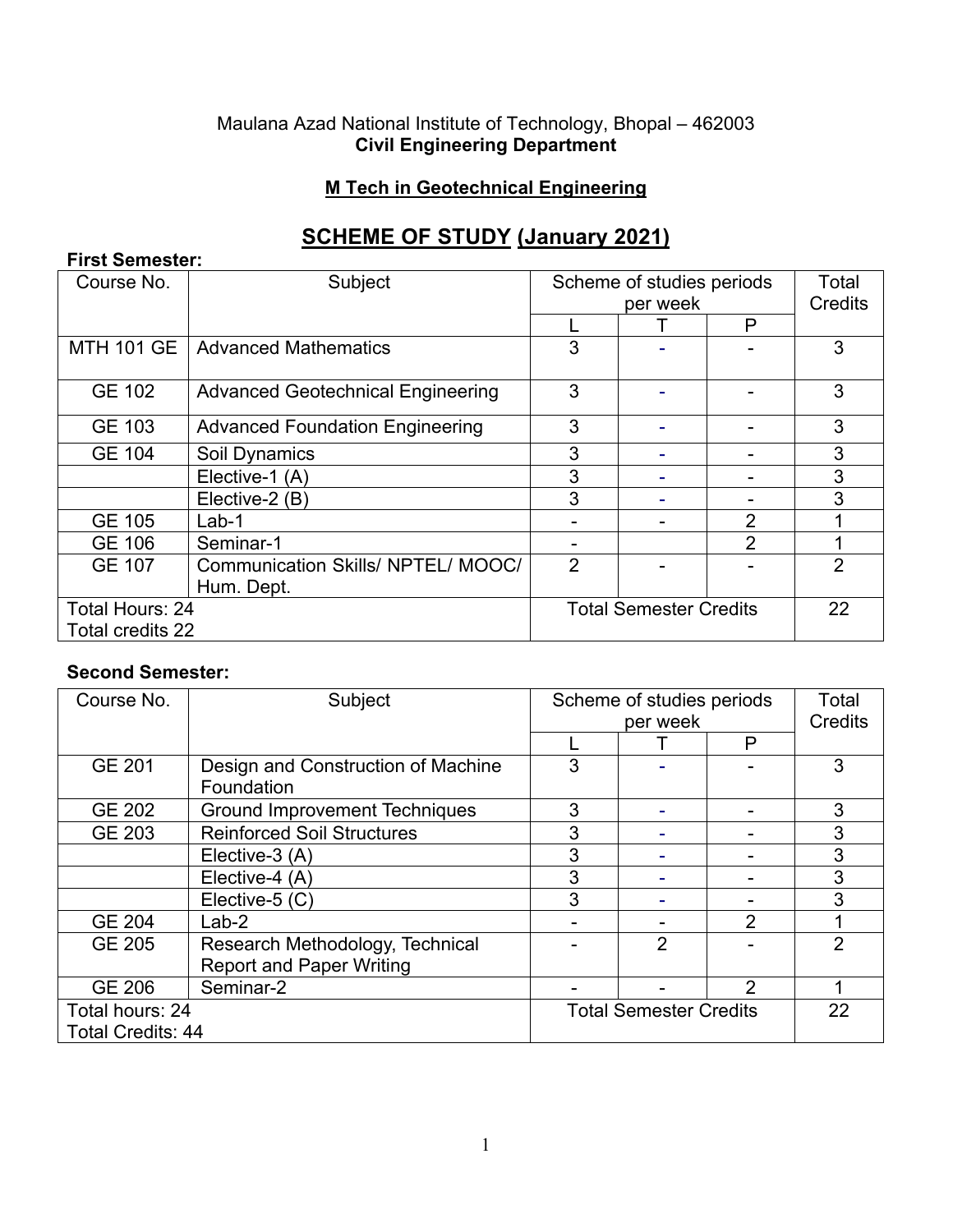# **Third semester:**

| Course No.               | Subject                     |                               | Scheme of studies periods<br>per week |    | Total<br><b>Credits</b> |
|--------------------------|-----------------------------|-------------------------------|---------------------------------------|----|-------------------------|
|                          |                             |                               |                                       |    |                         |
| GE 301                   | <b>Dissertation Phase-1</b> | $\overline{\phantom{0}}$      | $\overline{\phantom{0}}$              | 32 | 16                      |
| Total Hours: 32          |                             | <b>Total Semester Credits</b> |                                       |    | 60                      |
| <b>Total Credits: 16</b> |                             |                               |                                       |    |                         |

## **Fourth Semester:**

| Course No.               | Subject                     | Scheme of studies periods<br>per week |                          |    | Total<br><b>Credits</b> |
|--------------------------|-----------------------------|---------------------------------------|--------------------------|----|-------------------------|
|                          |                             |                                       |                          |    |                         |
| GE 401                   | <b>Dissertation Phase-2</b> | $\overline{\phantom{a}}$              | $\overline{\phantom{0}}$ | 40 | 20                      |
| Total Hours: 40          |                             | <b>Total Semester Credits</b>         |                          |    | 80                      |
| <b>Total Credits: 20</b> |                             |                                       |                          |    |                         |